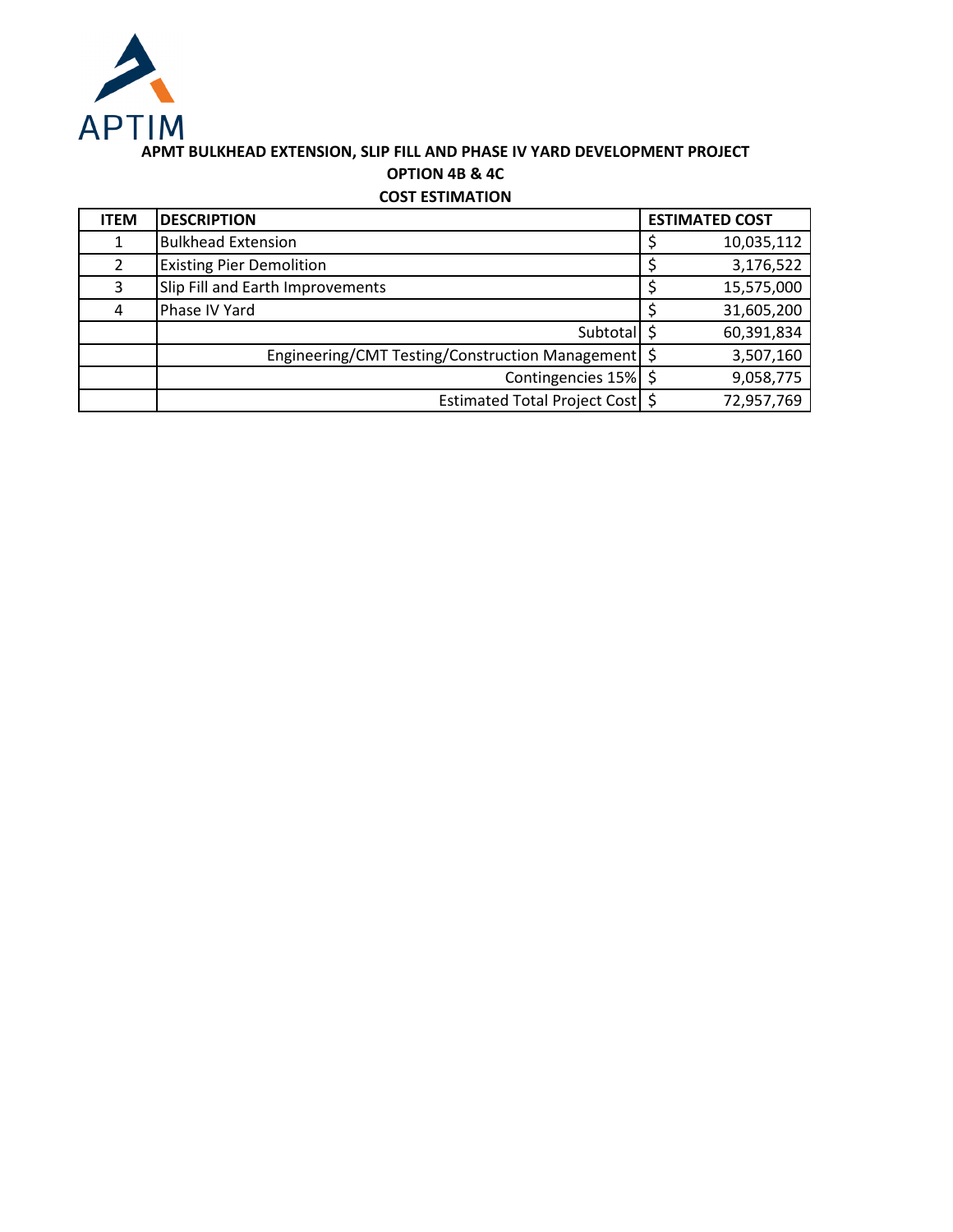

#### **APMT BULKHEAD EXTENSION, SLIP FILL AND PHASE IV RECLAMATION YARD PROJECT**

#### **ESTIMATED SCHEDULE OF VALUES**

| <b>BULKHEAD EXTENSION</b> |  |
|---------------------------|--|
|---------------------------|--|

|                |                                         | APPROX.<br>(IN)<br><b>QUANTITIES</b> |                        | <b>DOLLAR</b>    |
|----------------|-----------------------------------------|--------------------------------------|------------------------|------------------|
| <b>ITEM</b>    | <b>DESCRIPTION</b>                      | PLACE)                               | <b>UNIT PRICE</b>      | <b>AMOUNT</b>    |
| $\mathbf{1}$   | Mobilization                            | Lump Sum                             | Lump Sum               | \$<br>500,000    |
| $\overline{2}$ | <b>Removal Work</b>                     | Lump Sum                             | Lump Sum               | \$<br>265,000    |
| 3              | Furnish AZ48 Sheet Piling               | 293 Tons                             | \$<br>2,670.00 Ton     | \$<br>782,310    |
| 4              | Installation of AZ48 Sheet Piling       | 140 Ft.                              | \$<br>953.00 /Ft.      | \$<br>133,420    |
| 5              | Furnish PAZ 54/19-700 Comb/Wall         | 1353 Tons                            | \$<br>3,042.00 /Ft.    | \$<br>4,115,826  |
| 6              | Installation of PAZ 54/19-700 Comb Wall | 696 Ft.                              | \$<br>666.00 / Ft.     | \$<br>463,536    |
| 7              | Furnish 24" 4:12 Batter Piles           | 2048 Ft.                             | \$<br>96.50 /Ft.       | \$<br>197,632    |
| 8              | Install 24" 4:12 Batter Piles           | 2048 Ft.                             | \$<br>101.00 / Ft.     | \$<br>206,848    |
| 9              | Furnish 24" 6:12 Batter Piles           | 7434 CY                              | \$<br>96.50 / C.Y.     | \$<br>717,381    |
| 10             | Install 24" 6:12 Batter Piles           | 7434 Ft.                             | \$<br>101.00 /Ft.      | \$<br>750,834    |
| 11             | Concrete Work                           | 1387 CY                              | \$<br>975.00 / C.Y.    | \$<br>1,352,325  |
| 12             | Drain Line Penetration                  | Lump Sum                             | Lump Sum               | \$<br>500,000    |
| 13             | Demobilization                          | Lump Sum                             | Lump Sum               | \$<br>50,000     |
|                |                                         |                                      | <b>Estimated Total</b> | \$<br>10,035,112 |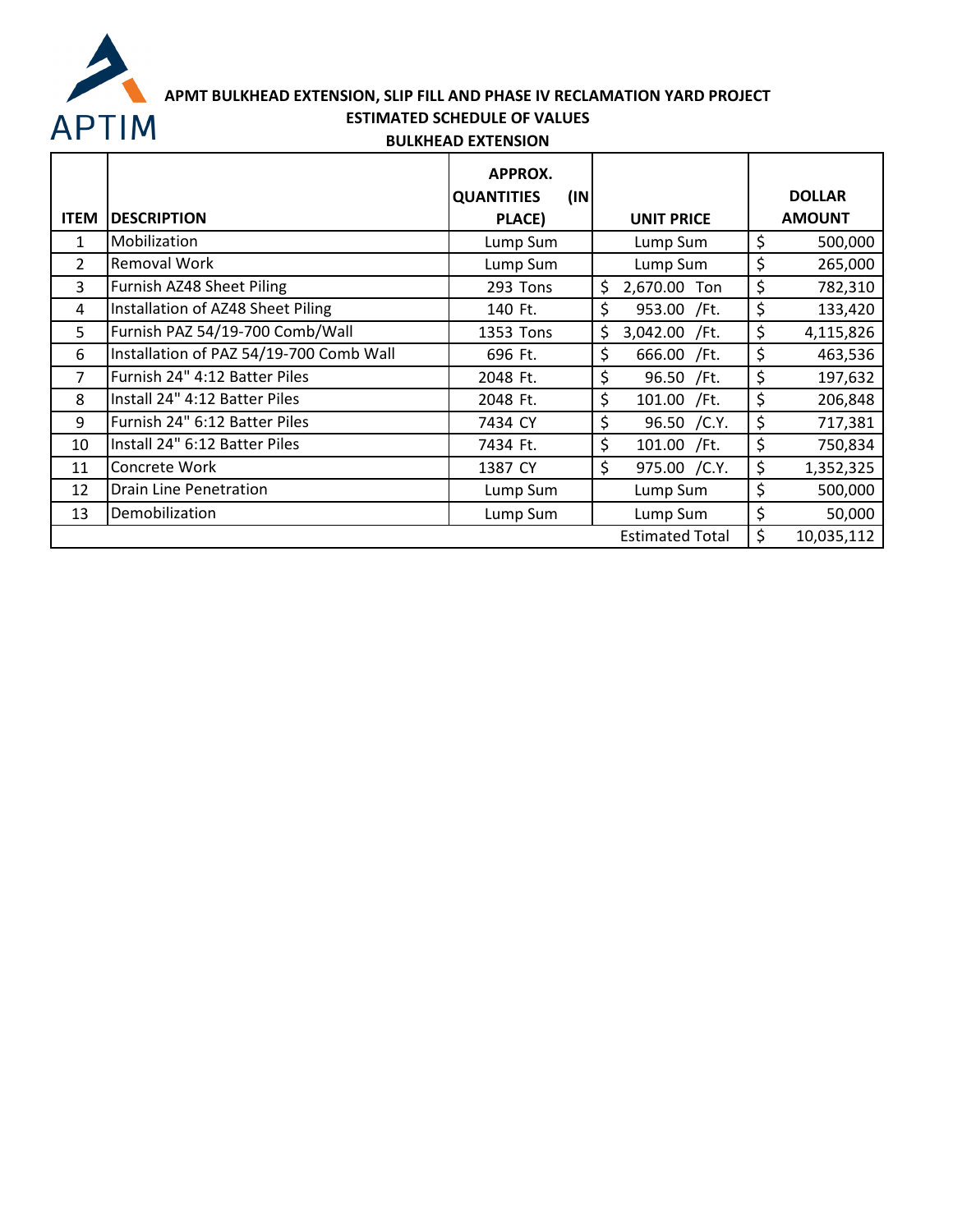

# **APMT BULKHEAD EXTENSION, SLIP FILL AND PHASE IV RECLAMATION YARD PROJECT<br>ESTIMATED SCHEDULE OF VALUES<br>EXISTING PIER DEMOLITION**

#### **EXISTING PIER DEMOLITION ESTIMATED SCHEDULE OF VALUES**

| <b>ITEM</b>   | <b>DESCRIPTION</b>                    | APPROX.<br><b>QUANTITIES</b><br>(IN PLACE) | <b>UNIT PRICE</b>      | <b>DOLLAR AMOUNT</b> |
|---------------|---------------------------------------|--------------------------------------------|------------------------|----------------------|
|               | Mobilization                          | Lump Sum                                   | Lump Sum               | 200,000.00           |
| $\mathcal{P}$ | <b>Existing Dock Concrete Removal</b> | Lump Sum                                   | Lump Sum               | 1,947,750.00         |
| 3             | <b>Existing Dock Pile Cut Off</b>     | Lump Sum                                   | Lump Sum               | 928,772.00           |
| 4             | Demobilization                        | Lump Sum                                   | Lump Sum               | 100,000.00           |
|               |                                       |                                            | <b>Estimated Total</b> | 3,176,522.00         |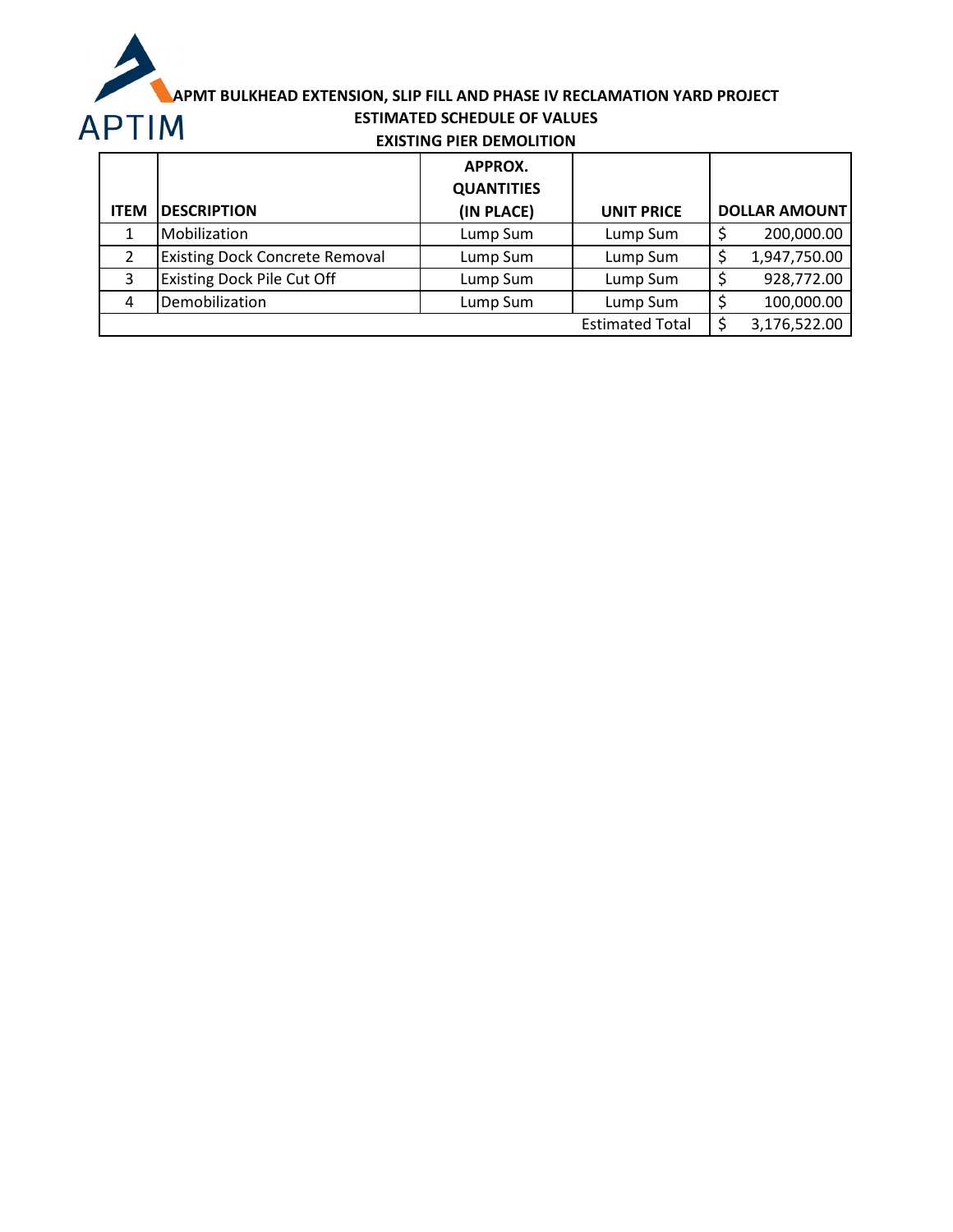

## **APMT BULKHEAD EXTENSION, SLIP FILL AND PHASE IV RECLAMATION YARD PROJECT<br>SLIP FILL AND EARTH IMPROVEMENTS ESTIMATED SCHEDULE OF VALUES**

### **SLIP FILL AND EARTH IMPROVEMENTS**

|             |                            | APPROX.           |                        |                      |
|-------------|----------------------------|-------------------|------------------------|----------------------|
|             |                            | <b>QUANTITIES</b> |                        |                      |
| <b>ITEM</b> | <b>DESCRIPTION</b>         | (IN PLACE)        | <b>UNIT PRICE</b>      | <b>DOLLAR AMOUNT</b> |
|             | Mobilization               | Lump Sum          | Lump Sum               | \$<br>400,000        |
|             | Subaqueous Fill From Slip  |                   |                        |                      |
| 2           | Bottom to Elevation (+)2.0 | 645000 CY         | 13.00 / C. Y.<br>\$.   | \$<br>8,385,000      |
|             | Fill From $EL(+)2.0$ to    |                   |                        |                      |
| 3           | Elevation $(+)13.0$        | 200000 CY         | \$<br>12.00 / C. Y.    | \$<br>2,400,000      |
| 4           | Earthwork Improvements     | Lump Sum          | Lump Sum               | \$<br>2,000,000      |
| 5           | Site Surcharge             | 195000 CY         | \$<br>12.00 / C. Y.    | \$<br>2,340,000      |
| 6           | Demobilization             | Lump Sum          | Lump Sum               | \$<br>50,000         |
|             |                            |                   | <b>Estimated Total</b> | \$<br>15,575,000     |